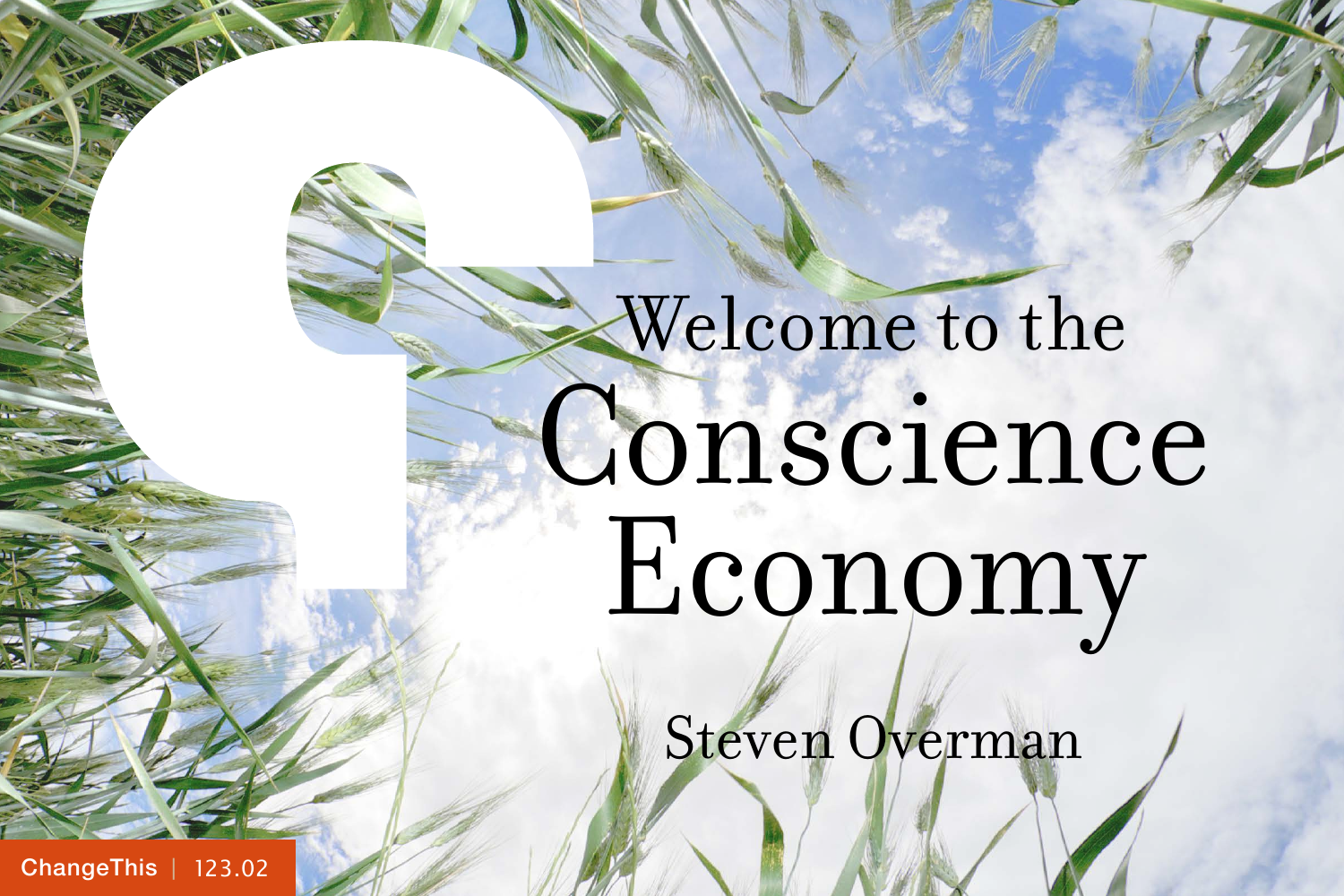Something extraordinary is happening. Humankind's increasing interconnectedness is causing a global transformation of values and expectations, at both the individual and societal level. The shift is reaching a tipping point that will transform business forever.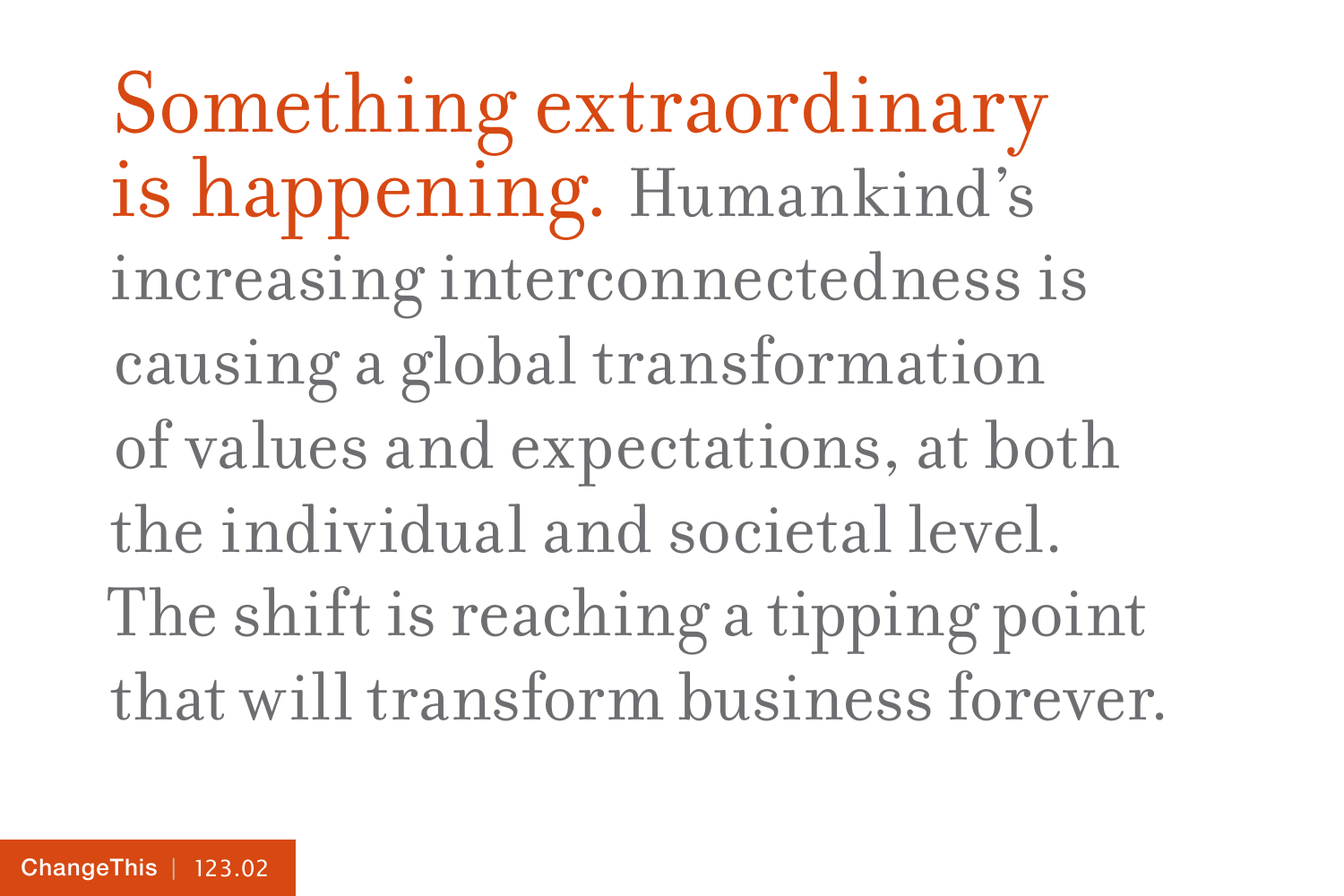You don't have to be an economic detective or business futurist to see myriad signs of the unstoppable rise of a new set of economic prerogatives that prioritize proactive positive impact on people and planet. Consider this short list: the emergence of universally available virtual education, the mainstreaming of environmental consciousness on the political and business agenda, the accelerating growth of the organic and fair trade foods industry, the growth of impact investing as a sector, and the innovation in biosensor-enabled mobile healthcare solutions, just to name a few. These phenomena and more herald a mass movement for good that's great for humanity—and for business.

In fact, it's business innovation (and not government or other institutional directives) that's likely to make our world healthier, happier, and more sustainably vibrant than ever before. That's because doing right by people and planet is particularly pragmatic for business, which relies entirely on human and natural capital to generate profit. Arguably, we are hurtling into a new era when new forms of wealth creation could potentially empower billions of people to raise themselves out of poverty, to participate in the broader economy, and to thrive. The catalyst will be an increasingly widely-shared notion: that it's in all of our best interest to do what's best for one another, for the environment, for our health and our collective well-being. In other words, new values will explode into exponential economic value.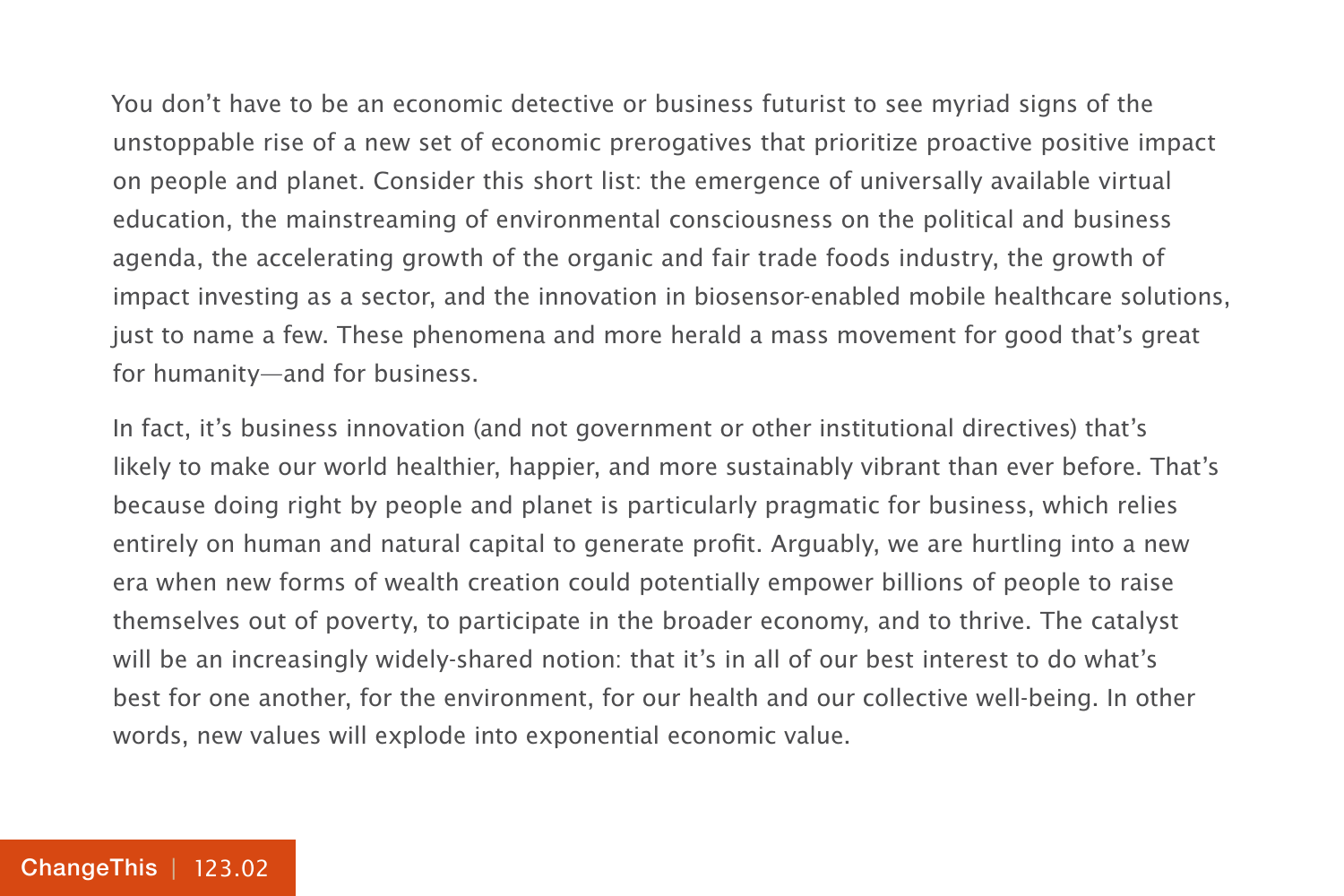Dubious? It's happened before. Economic historian and author Deirdre McCloskey has attributed the exponential explosion of wealth in the 19th century (she calls it the Great Enrichment) to ideological innovation. The new idea then: human equality over feudalism, and the belief that liberty and the dignity of human potential should be available to all. This was as commercially motivated as it was ethically inspired. This ideological shift began in the late 1600s, as the world became even more closely connected through trade, and can be attributed to the rise of a bourgeois merchant class—first in Holland, and then Britain, from whence it spread to the British Colonies in North America, where it ultimately found its way into one of history's most famous documents, the Declaration of Independence.

"We hold these truths to be self-evident, that all men are created equal, that they are endowed by their Creator with certain unalienable Rights, that among these are Life, Liberty and the pursuit of Happiness."

Although these iconic words were proclaimed in Philadelphia, this was not a uniquely American ideology—it was a broadly Northern European idea. It's easy to forget just how dangerously radical this new idea once seemed. That is, until you consider the bloodshed it caused on both sides of the Atlantic as the old aristocracies and their economic dominance (and arguably, ossification) were overthrown. This wave of liberty was driven by a class of people who were, in effect, entrepreneurs. It underpinned whole new systems of thinking and governance,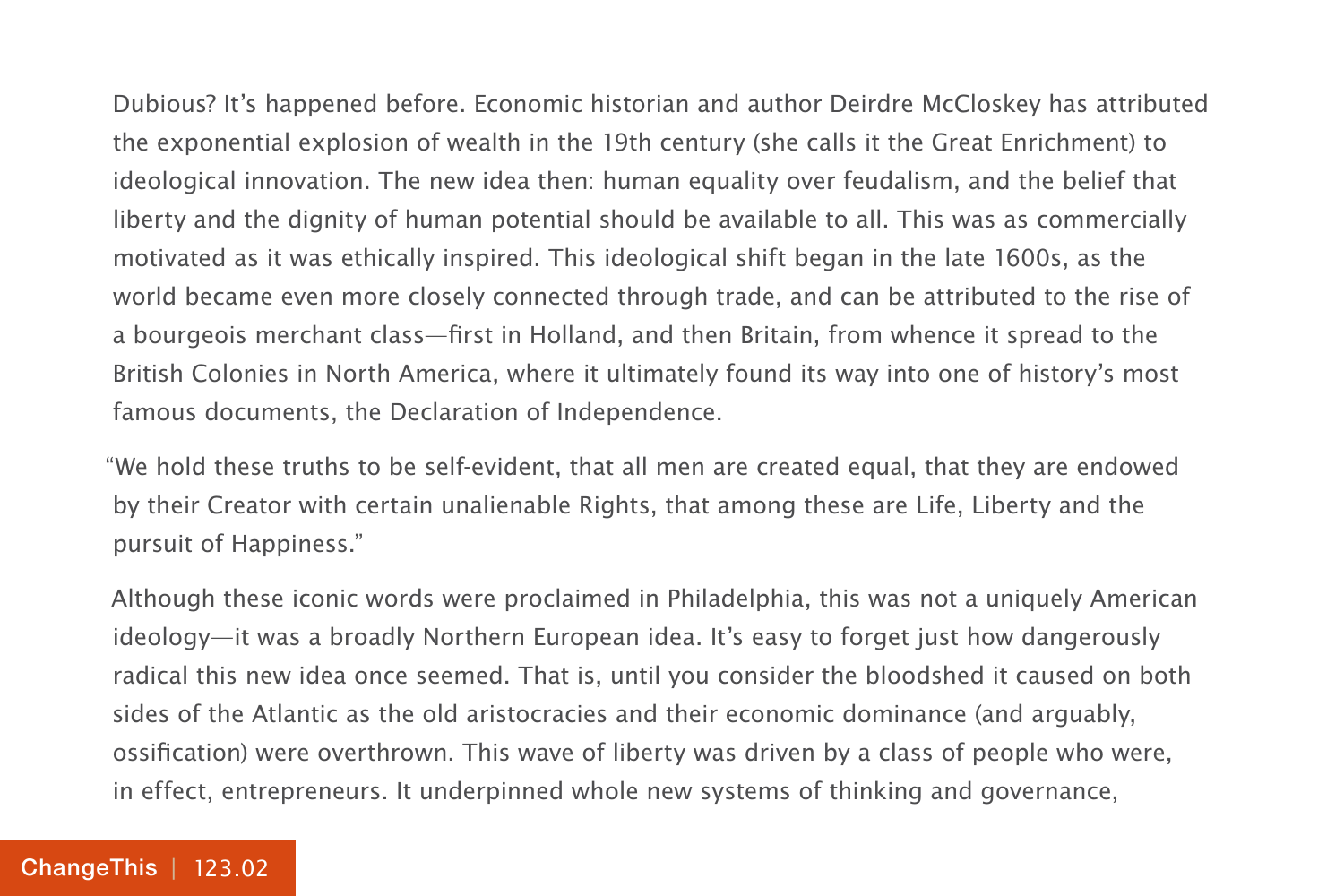which ultimately gave rise not only to revolutions, but also to discoveries and innovations that drove unprecedented efficiencies of manufacturing and distribution, and in short order increased the wealth of nations like the UK and the USA—and their citizens—exponentially. The average daily wage in these countries swiftly shot up from 3 dollars to 30 dollars and beyond. New ideas about freedom liberated not only those who weren't members of the ruling classes. They liberated technological innovation, which in turn unleashed wealth and its after-effects: increased literacy, life span, leisure, infrastructure, and quality of life.

*It's business innovation (and not government or other institutional directives) that's likely to make our world healthier, happier, and more sustainably vibrant than ever before.*  66<br>*ins*<br>*ha* 

Culture creates economics, not vice versa. Technology is the means, not the catalyst. Still, beliefs and technology work together in a virtuous circle. Actually, it's more like an upward spiral. And, perhaps the most profound belief-technology upward spiral today is the drive for total connectedness.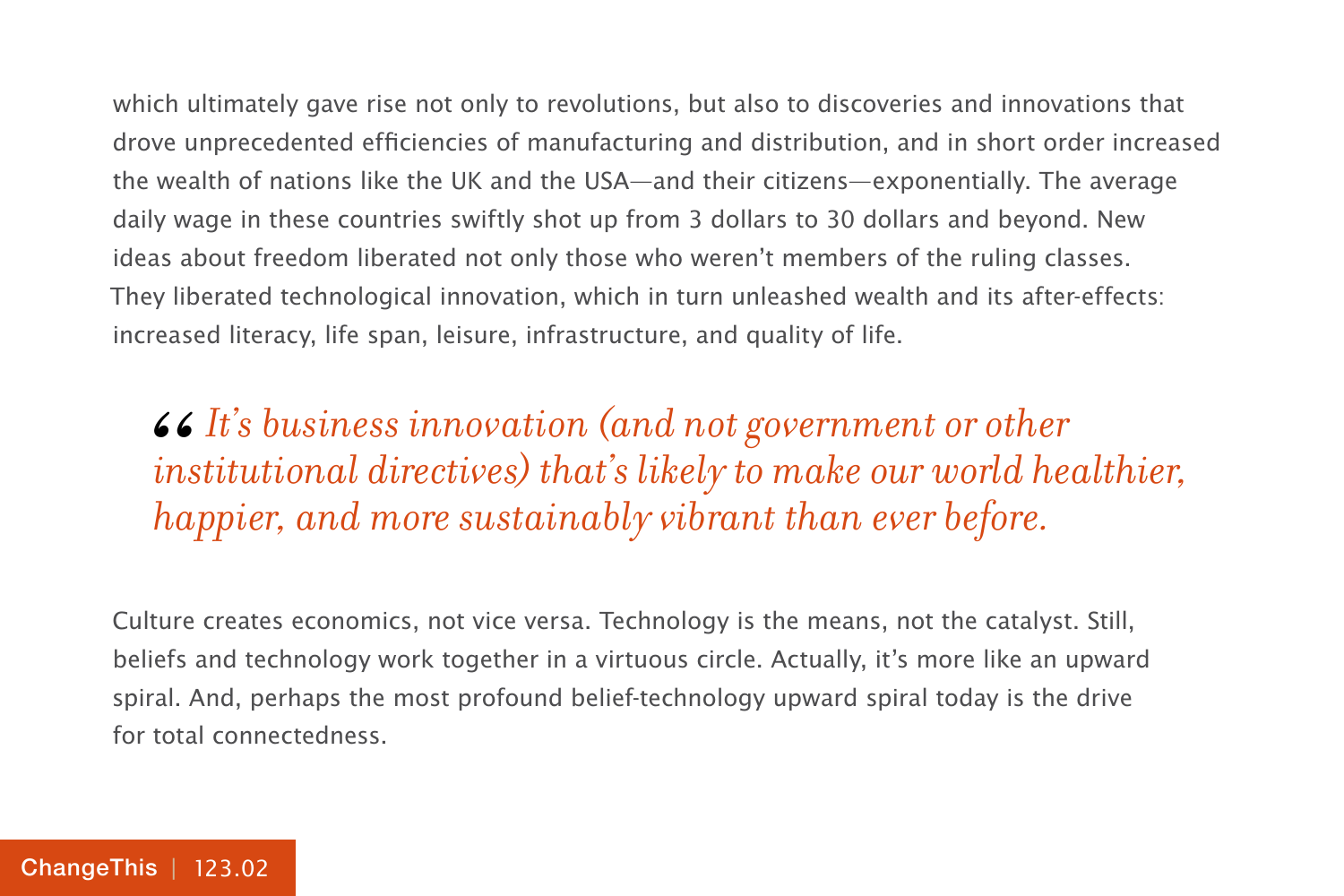Connectedness, like democracy, can be controversial. As I write these words, there's discussion and debate at the United Nations as a coalition of NGOs, philanthropists, and nation-states are updating the Millennium Development Goals into a broader call to action for improving life on earth. A key question: whether or not connectedness is a fundamental human right, like the right to clean air and healthy food. There's discussion because it seems self-evident, and debate because some governments aren't so keen to open the floodgates of information connectivity to their citizens. But whether enshrined in a universal document on behalf of humanity, or promoted by the seemingly obvious profit motive of global technology corporations, the increasing real-time connection of more of us to each other and to the world around us is set to continue. Because once again, ideology is in the driver's seat.

It's intriguing to observe that humanity's most potent technological means of connectivity—the mobile device—and the social imperative of personal empowerment including the civil rights, gay rights, women's liberation movements, environmental consciousness, and modern corporate social responsibility (CSR) emerged almost simultaneously about four decades ago. This is not mere coincidence. The radically progressive values that exploded across university campuses during the 1960's fueled ideas about self-empowerment and kicked a nascent hippy, do-it-yourself movement up a notch, which led not only to Northern California's Whole Earth Catalogue publishing instructions for home-brewed beer and home-baked bread but also instructions for home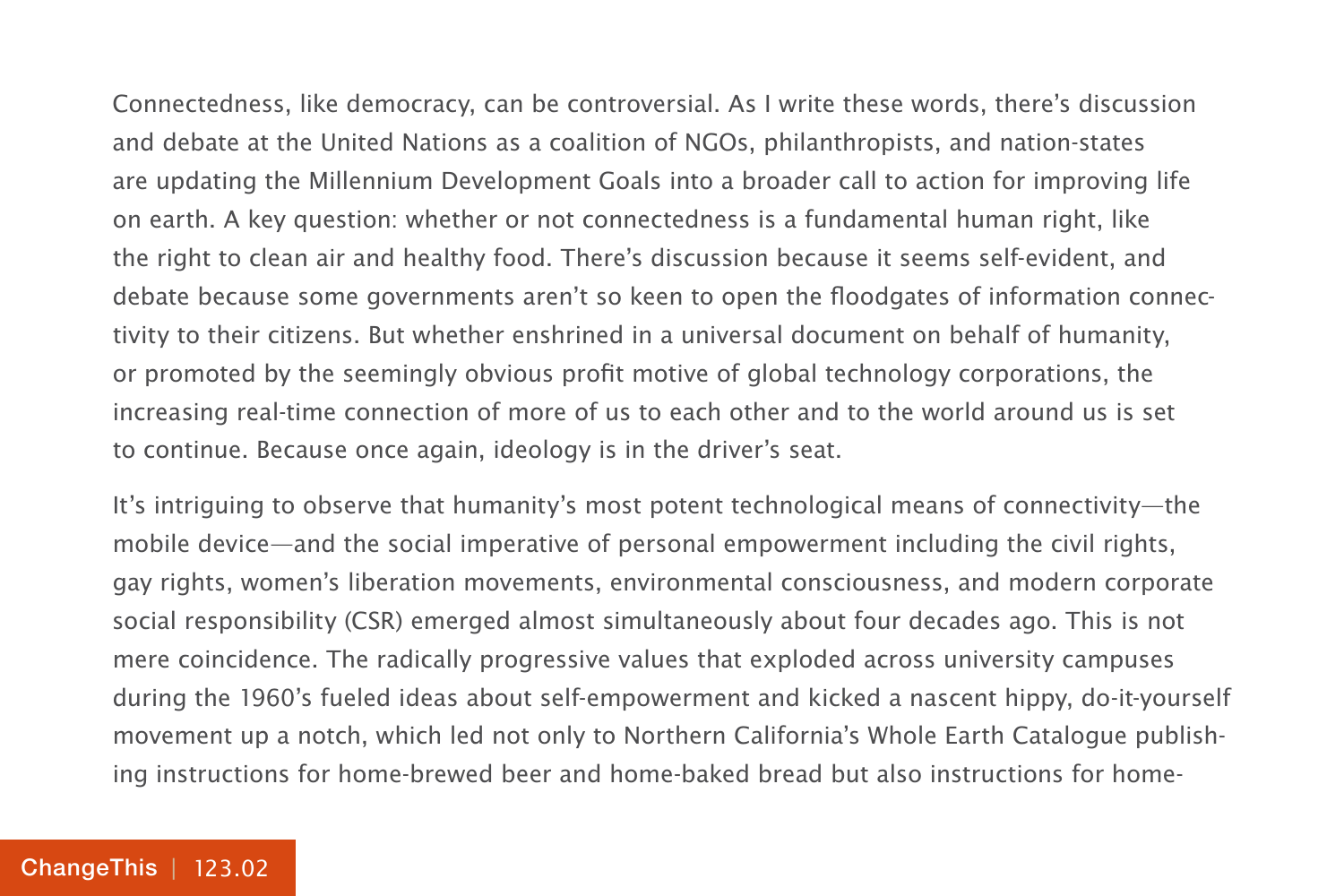built computers. Indeed, personal computing was led onto the world stage by an ideology of personal empowerment and self-sufficiency. The invention of mobile technology was adjacent to this phenomenon, and over subsequent decades has proven to be the most powerful agent of rich, multidimensional connectivity at nearly all strata of civilization.

It's been observed that throughout modern history, it has consistently taken about forty years for an idea or an innovation to move from the margin to the mainstream. The pace of innovation may accelerate, but the pace of mainstreaming is constant. And thus, forty years later, even the most financially disadvantaged people in emerging markets can pool limited resources and access the Internet on a low-cost mobile phone. For over a billion people, the mobile device provided the first, and often the only, online connection. For those of us who inhabit global cities like London or Los Angeles, it can be startling to remember that there are still billions more people who have not yet gotten online, but the momentum toward ubiquitous and universal connectivity is clear.

What began with connecting people (is your brain playing the Nokia tune?) through words and voice soon morphed into connected information, multimedia, and commerce as core features of the mobile experience. Then, through integrated sensors, satellites, and algorithms, mobiles could connect via context, including location, time, season, and behavioral history.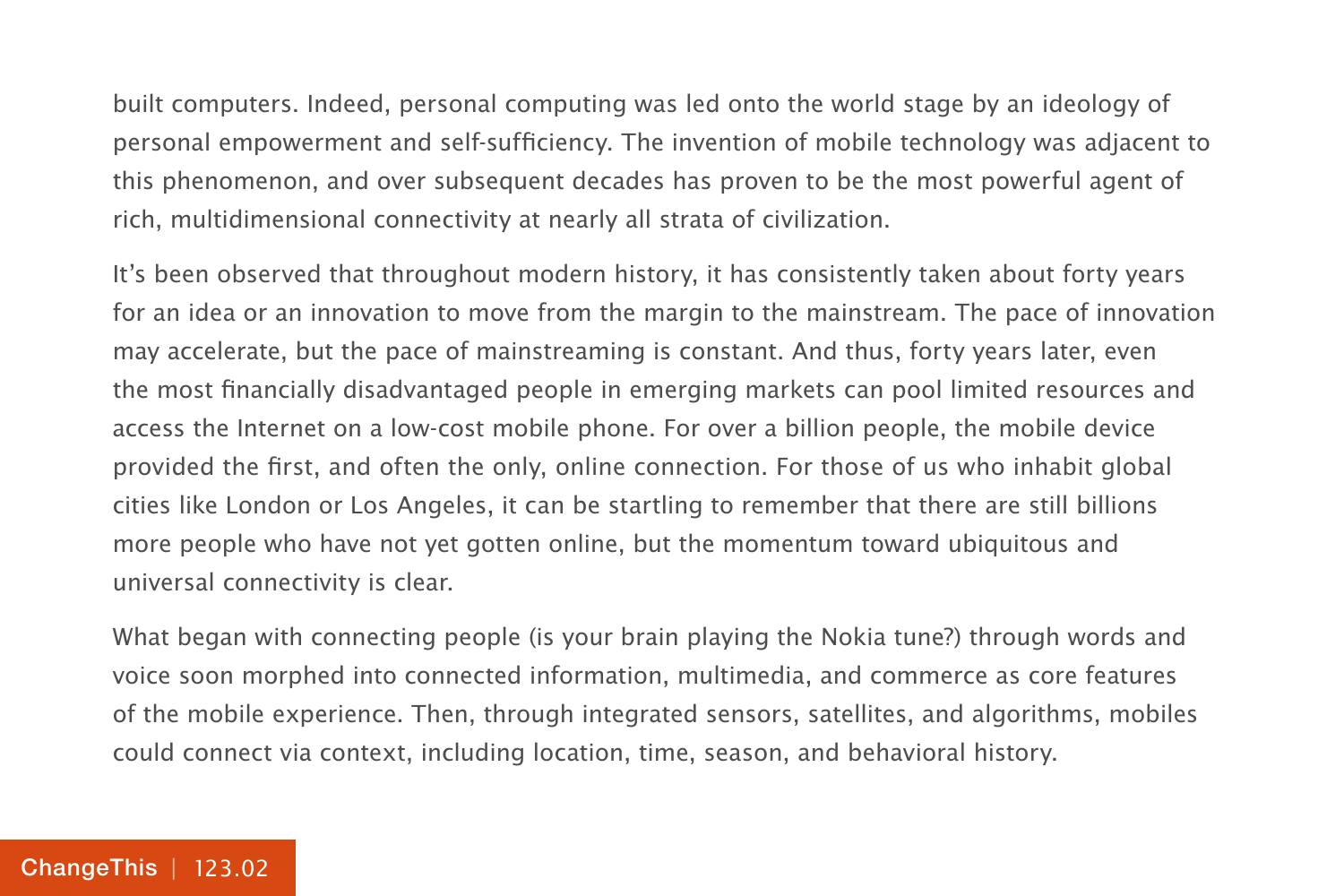Next on the connecting agenda: our biometrics, our feelings, emotions, and ultimately our intentions. And soon, the mobiles that connect us most deeply and broadly will be those we wear on (or in) our bodies and those we drive on our roads, further reshaping our relationships with each other, our transport, and even our biology. Here's the rub: no matter how we might feel about the tradeoffs between utility and privacy, it will be increasingly challenging to opt out of connectedness.

So what are the implications of this more fully and deeply connected life? How does this transform our assumptions about ourselves and each other, our sense of who we are, what we value, and how we exchange it? More specifically, what does this coming shift in values and expectations mean for economics and business?

As we humans become more closely interconnected and simultaneously have the means for broadcasting self-expression to others, we become a community. I begin to understand how my actions positively or negatively impact you because you're able to express those consequences back to me, and over time I internalize what's good or bad for us both. I also internalize a sense of reciprocity, and so do you. Because it's in both of our self-interests to do so. This sense of reciprocity used to be constrained by geography and culture. However, as our understanding of each other and as our emotional proximity increases, something else grows within us—an inner and shared sense of right and wrong. This inner sense of right and wrong is our conscience.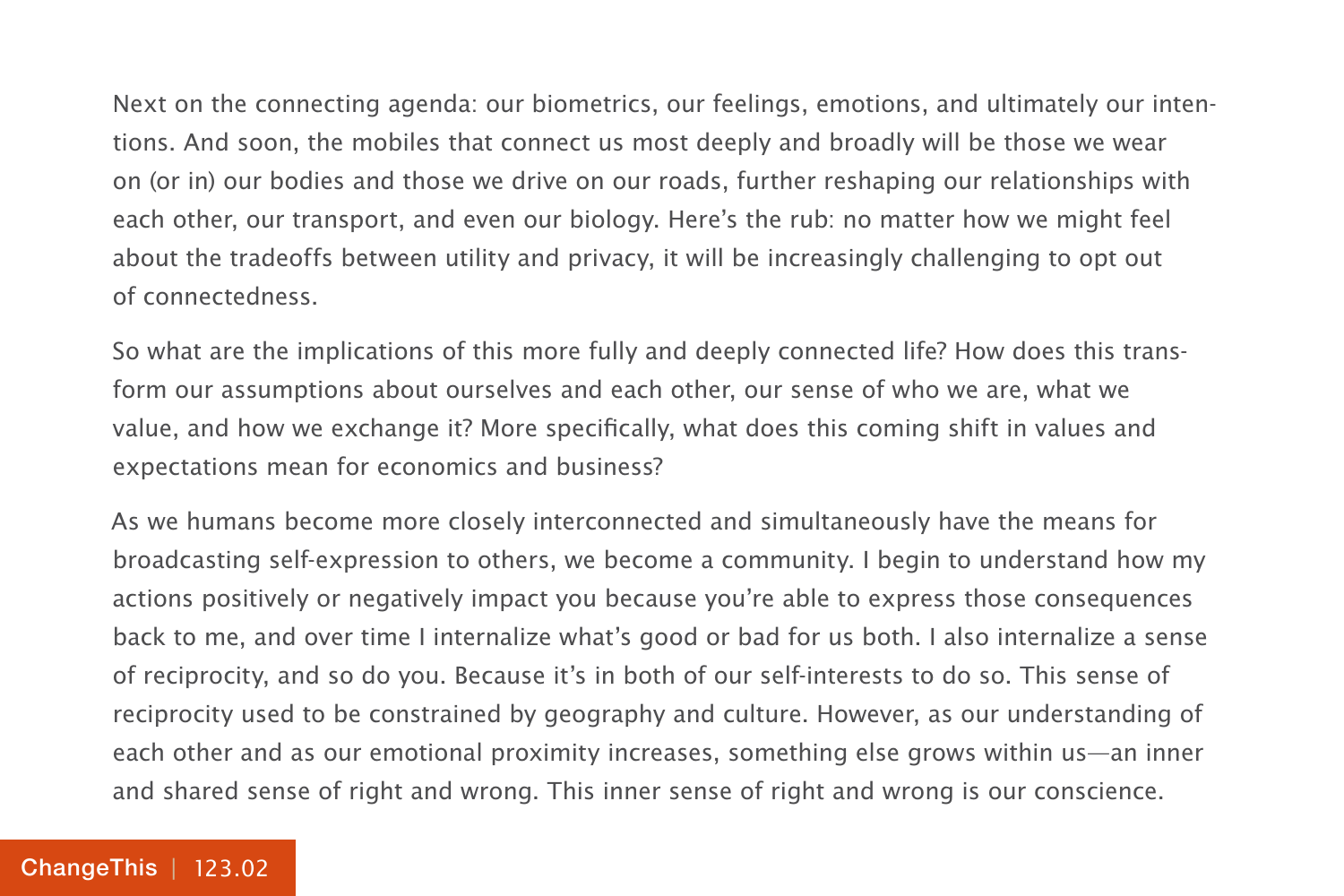We're not born with a conscience. It feels like a fundamental part of us, but like language, we learn it through experience and connection. As feel-good as the word may be, conscience is not born to us on moral or spiritual wings; it's the logical outcome of human interdependence and continuous self-expression. To put it even more bluntly, according to Darwin, it's a human survival strategy. And as civilization heads into an unmapped wilderness of potentially destructive climate change, potential broad social upheavals in the face of widening wealth disparity, resource scarcity, overpopulation, the unscripted future of genetic engineering and artificial intelligence and more, it is a survival strategy could come in handy right now.

*Whether enshrined in a universal document on behalf of humanity, or promoted by the seemingly obvious profit motive of global technology corporations, the increasing real-time connection of more of us to each other and to the world around us is set to continue.*  66<br>of<br>mo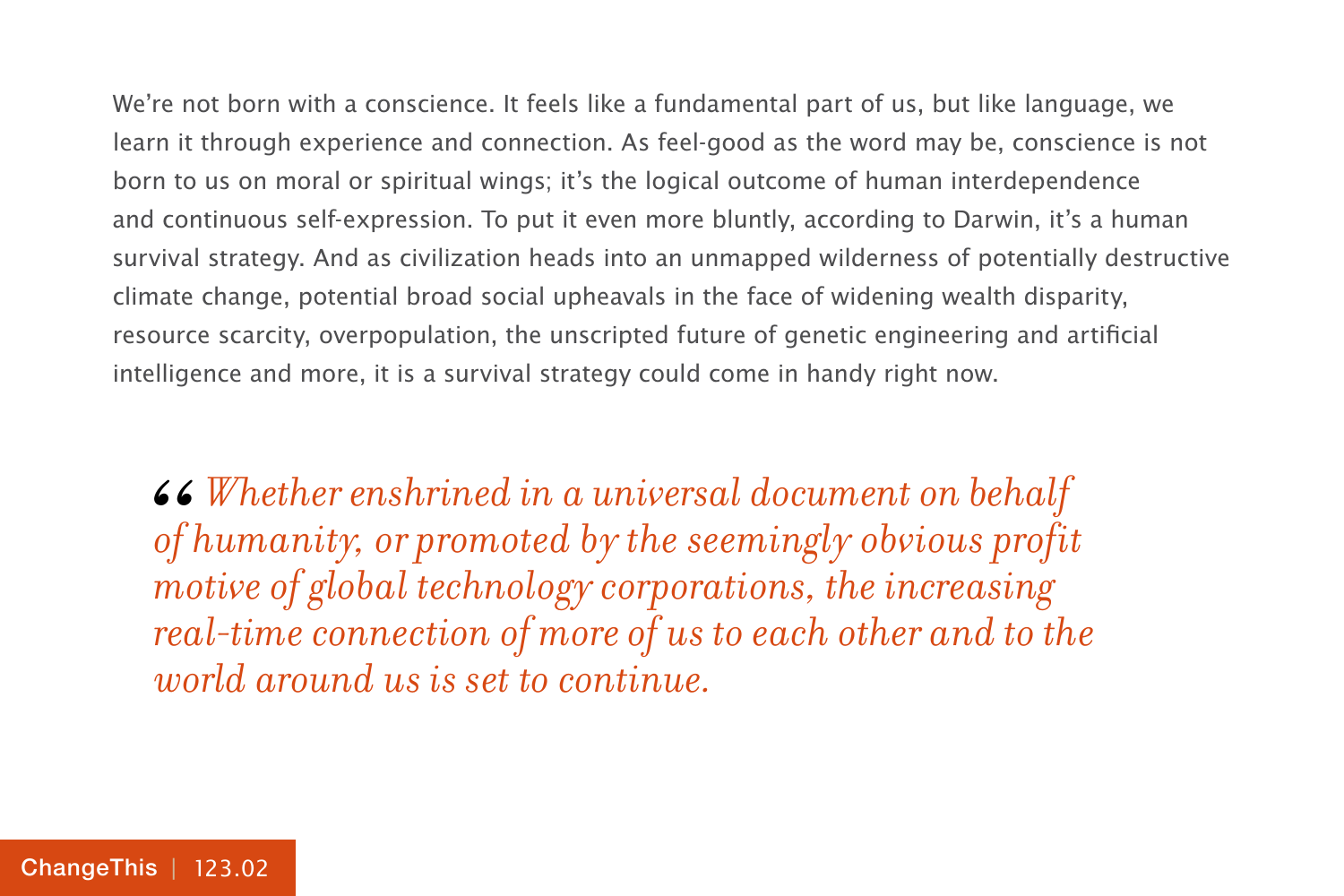Connectedness is making us all more interdependent, while giving us ever richer and more persistent means of self-expression. These are two key preconditions for the emergence of conscience. And, thus, the most dramatic consequence of ubiquitous connectedness may well be the emergence of a global conscience, which in turn will give rise to a conscientious economic paradigm. Welcome to the Conscience Economy.

This phenomenon is not, in case you are wondering, about upping the CSR budget or organizing more volunteering away days for staff, as well intentioned as these initiatives are. Indeed, smart businesses will do away with CSR as a distinct (read: marginalized) function altogether, and instead distribute social, ethical and environmental competency and capability across their enterprise. Because, when good purpose is baked-in to the business model and operating procedure itself, the business is poised to thrive in a market ecosystem that places a measurable premium on trustworthiness and positive social and environmental impact.

Here's an amazing and uncomfortable truth: in an interdependent, totally connected world, the old rules of economics—and as a consequence, the rules of business—no longer hold. Those rules were based on separation and distance. They were based on not-knowing. Profit was all too often based on what you could get away with, which usually required at best manipulation and at worst exploitation of the truth.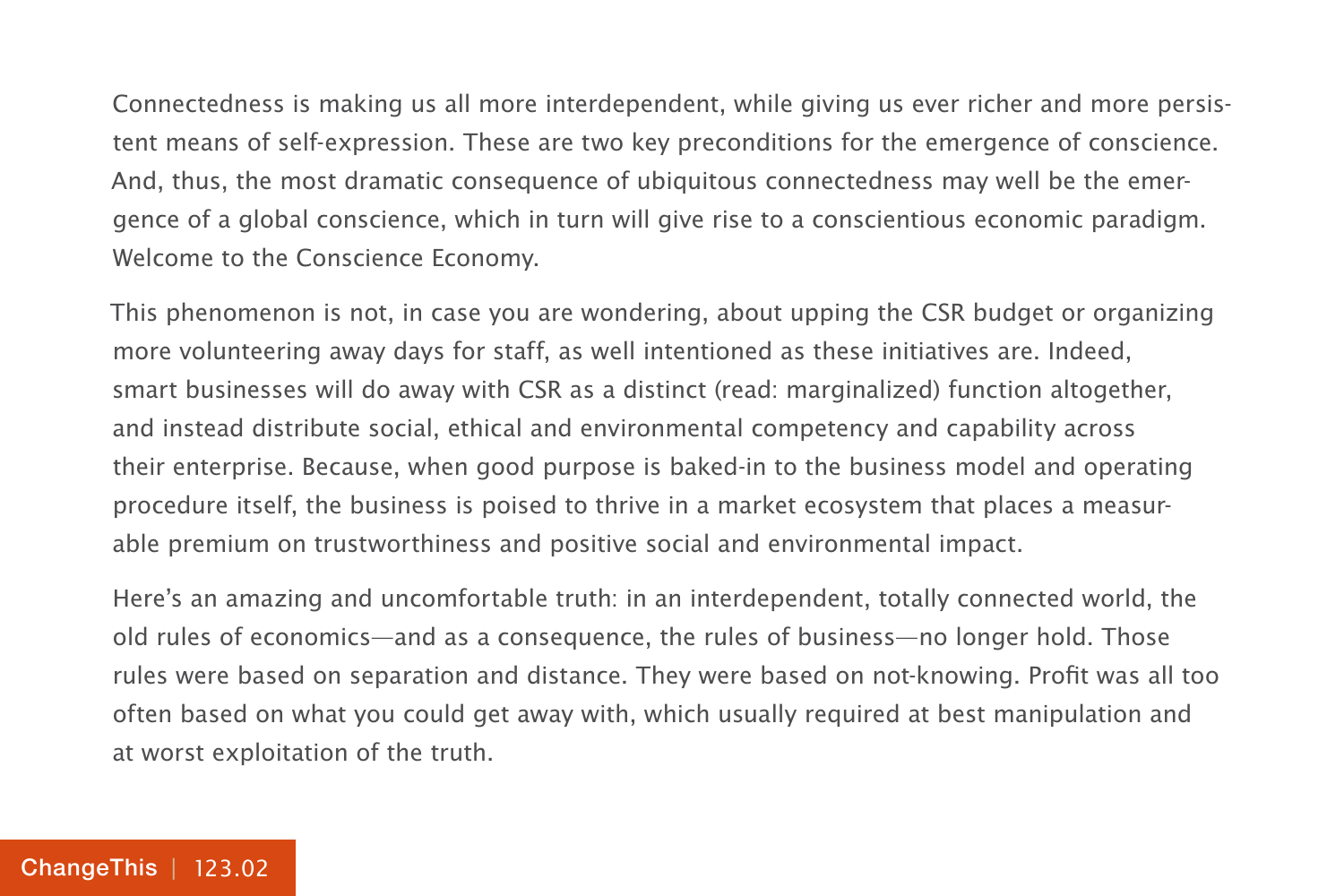The assumptions upon which neoclassical economic theory are based are crumbling, because we all know more about each other and our world than ever before.

For example, we now understand that natural resources like air and water are neither infinite nor free—they are limited, and they need protection. We now understand that political conflict means market instability, and market instability means it's harder to predict sustainable growth that allows all sides to thrive, and the very forecasts that both long- and short-term investors demand.

Meanwhile, in an ever more intimate and connected ecosystem, externalities become material. In other words, factors that influence business outcomes, which we once assumed were out of our control, are increasingly revealing themselves to be part of a cycle of causality. Industry impacts our climate, which impacts natural resources, which impacts prices. Industry impacts human well-being and health, which impacts productivity and growth.

And consumer utility becomes meaning. It's not just the usefulness of a thing—people now value what a product or service stands for, how it was made, who made it, and the quality of life that surrounds its manufacture. This meaning—driven less and less by advertising's emotional bait-and-switch, and more and more by our understanding of business truth is where profit margin is born.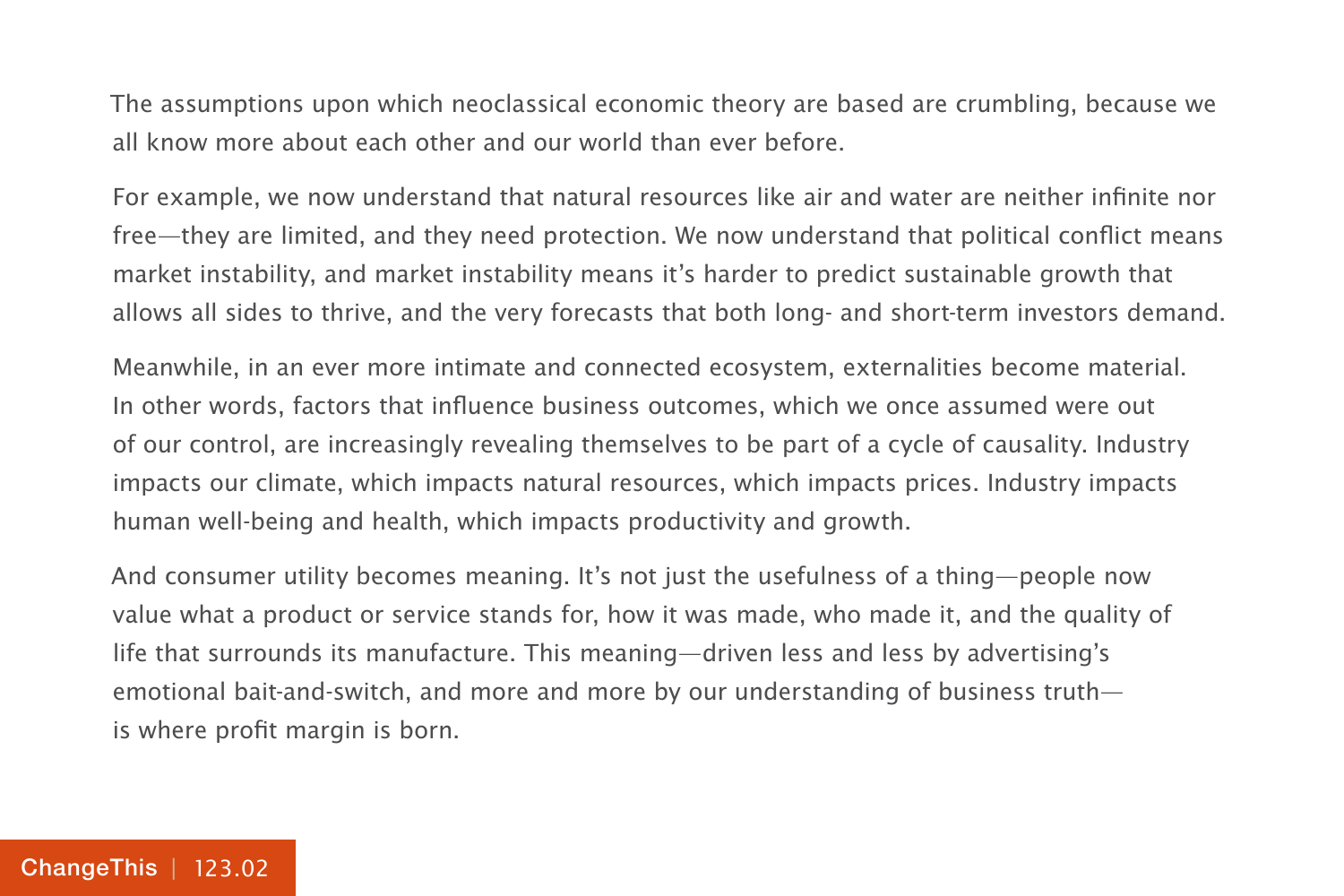Perhaps the biggest disruption to business-as-used-to-be-usual is this: transparency trumps opacity. If there are things about a business operation that it doesn't want people to know, well, there's going to be nowhere to hide. Information is increasingly available, increasingly free, and freely and exponentially shared. The good news about the coming transparency is this: those businesses who authentically operate in sync with Conscience Economy values—delivering positive social, environmental, and personal impact—will be considered heroes, and enjoy the greater loyalty and easier cross-selling and upselling that accompany high levels of trust.

Transparency and the concurrent evaporation of privacy is a two-way phenomenon, simultaneously empowering and exposing all players. Government, business, institutions, and individuals can and will all know more about each other. Whether this levels the playing field or tips the balance of power in a new direction is something about which we can only speculate. But one thing is certain: the playing field will be changed forever.

Those businesses that are fastest to adapt to the coming Conscience Economy, those enterprises that build "goodness" into their total operations are poised to benefit from the coming disruption. **After all, that which is valuable should be profitable, and what could be more valuable than making life better for everyone, everywhere?**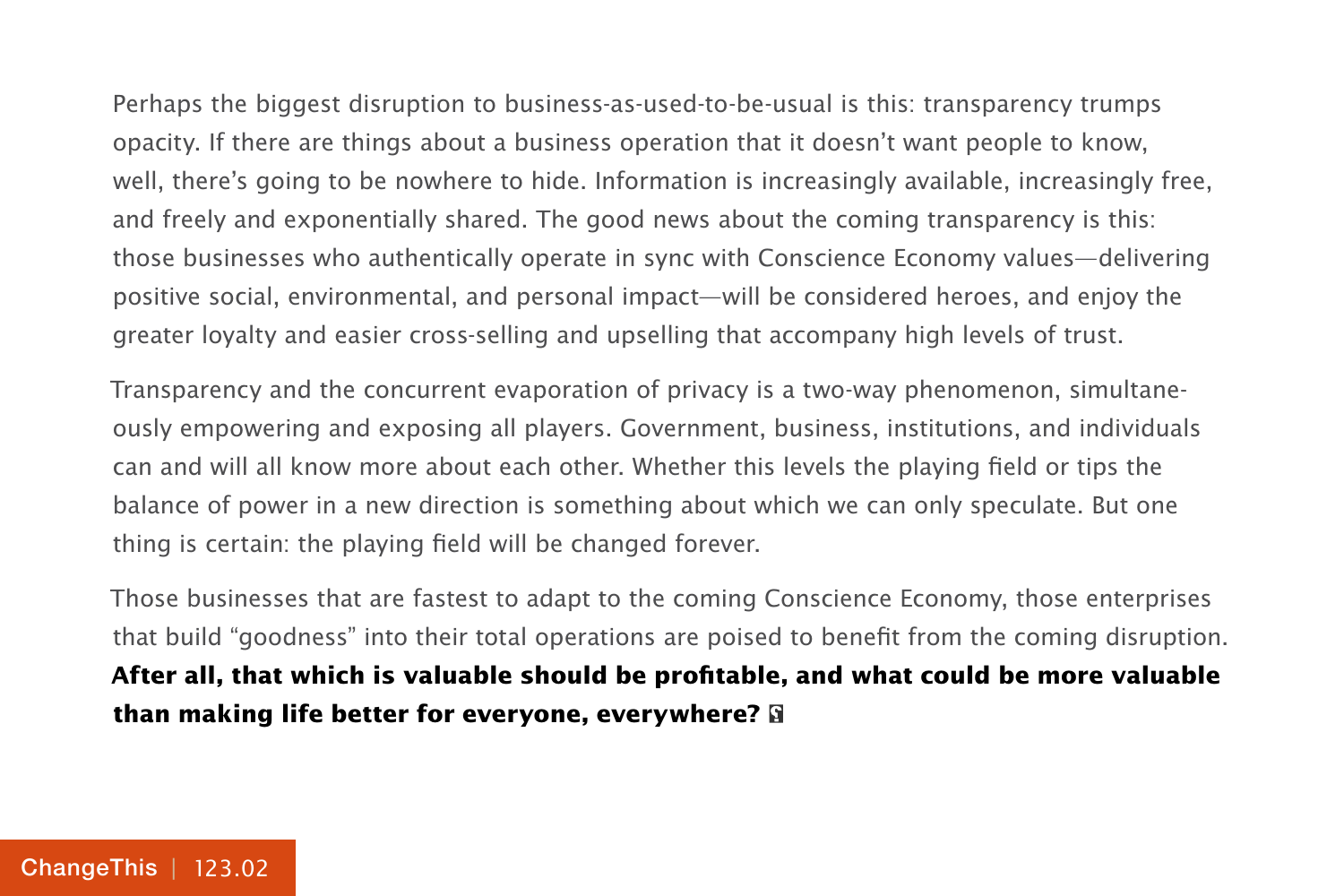### Info



#### **BUY THE BOOK** | Get more details or buy a copy of [The Conscience Economy.](http://800ceoread.com/products/conscience-economy-steven-overman-english?selected=34650)

**ABOUT THE AUTHOR** | Steven Overman has built his career as a pioneer at the intersection of media communication and technology innovation for over two decades. He works on the front line of business and culture transformation, helping teams expand new ideas into massive international phenomena that generate billions of dollars of economic value, but even more importantly, new ideas that positively change the lives of people everywhere. He is a former Wired producer and recently joined Kodak as Chief Marketing Officer, where he will lead the renewal of one of the world's biggest brands.

→ **SEND THIS** | [Pass along a copy](http://www.changethis.com/123.02.ConscienceEconomy/email) of this manifesto to others. **→ SUBSCRIBE** | Sign up fo[r e-news](http://changethis.com/page/show/e_mail_newsletter) to learn when our latest manifestos are available.

This document was created on November 12, 2014 and is based on the best information available at that time. The copyright of this work belongs to the author, who is solely responsible for the content. This work is licensed under the Creative Commons Attribution-NonCommercial-NoDerivs License. To view a copy of this license, visit [Creative Commons](http://creativecommons.org/licenses/by-nc-nd/2.0/) or send a letter to Creative Commons, 559 Nathan Abbott Way, Stanford, California 94305, USA. Cover image from [Veer.](http://www.veer.com/) You are given the unlimited right to print this manifesto and to distribute it electronically (via email, your website, or any other means). You can print out pages and put them in your favorite coffee shop's windows or your doctor's waiting room. You can transcribe the author's words onto the sidewalk, or you can hand out copies to everyone you meet. You may not alter this manifesto in any way, though, and you may not charge for it.